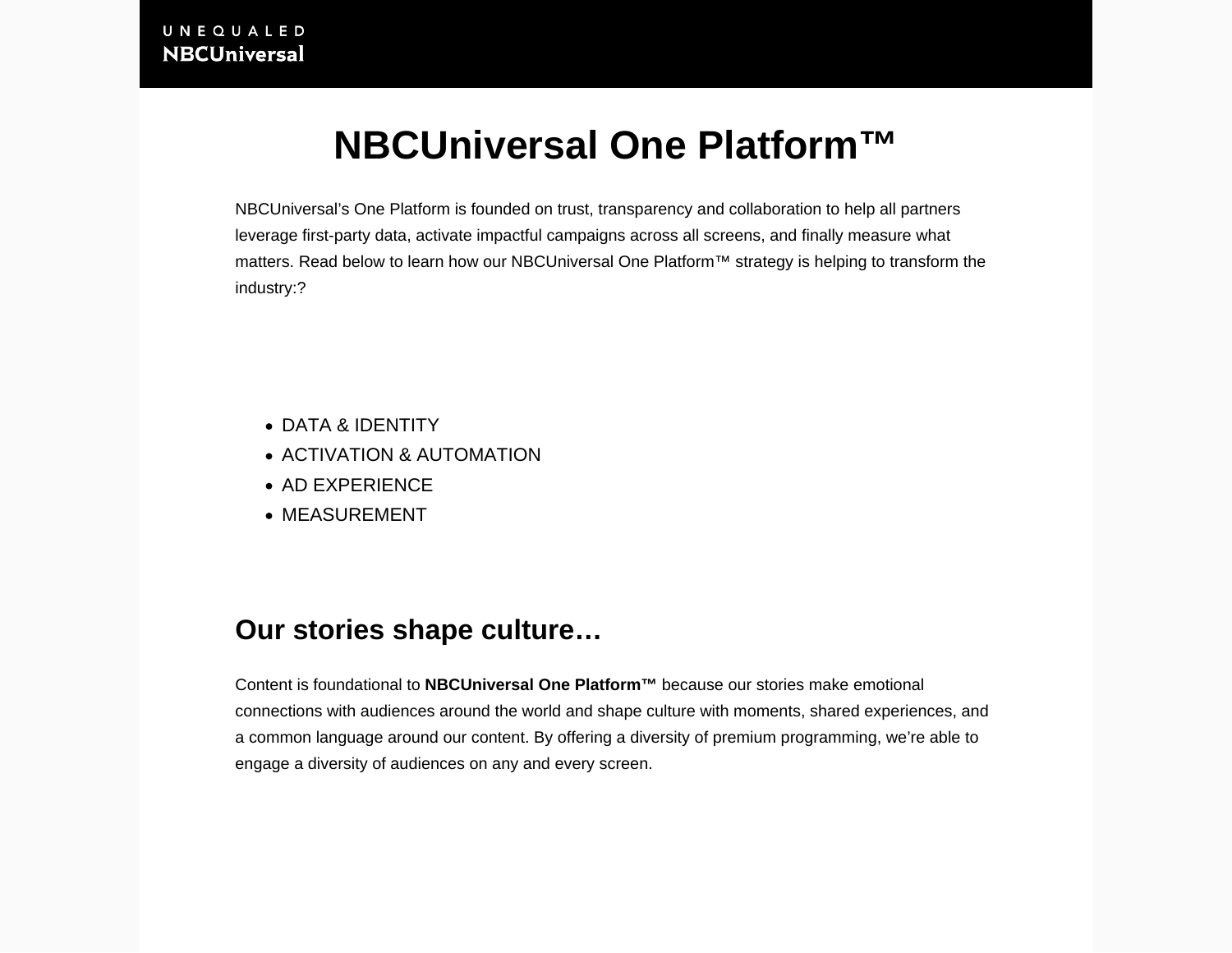meeting consumers wherever they are so you can home in on the audiences that matter most for your business objectives.

Wherever those audiences are, One Platform reaches them.

## Investing in technology to make reaching your audiences easier than ever…

One Platform is NBCU's audience-first approach to modern media and our proprietary technology stack , designed to remove the complexity of traditional media buying to help you reach your preferred audiences at scale across linear and digital.

With automation and interoperability built into every step of the campaign process—from building your audiences to cross-platform media planning and activation to measurement, we're making it easier and more efficient than ever for you to transact the way that works the best for your business

And this year, we're bringing you enhancements across four core pillars: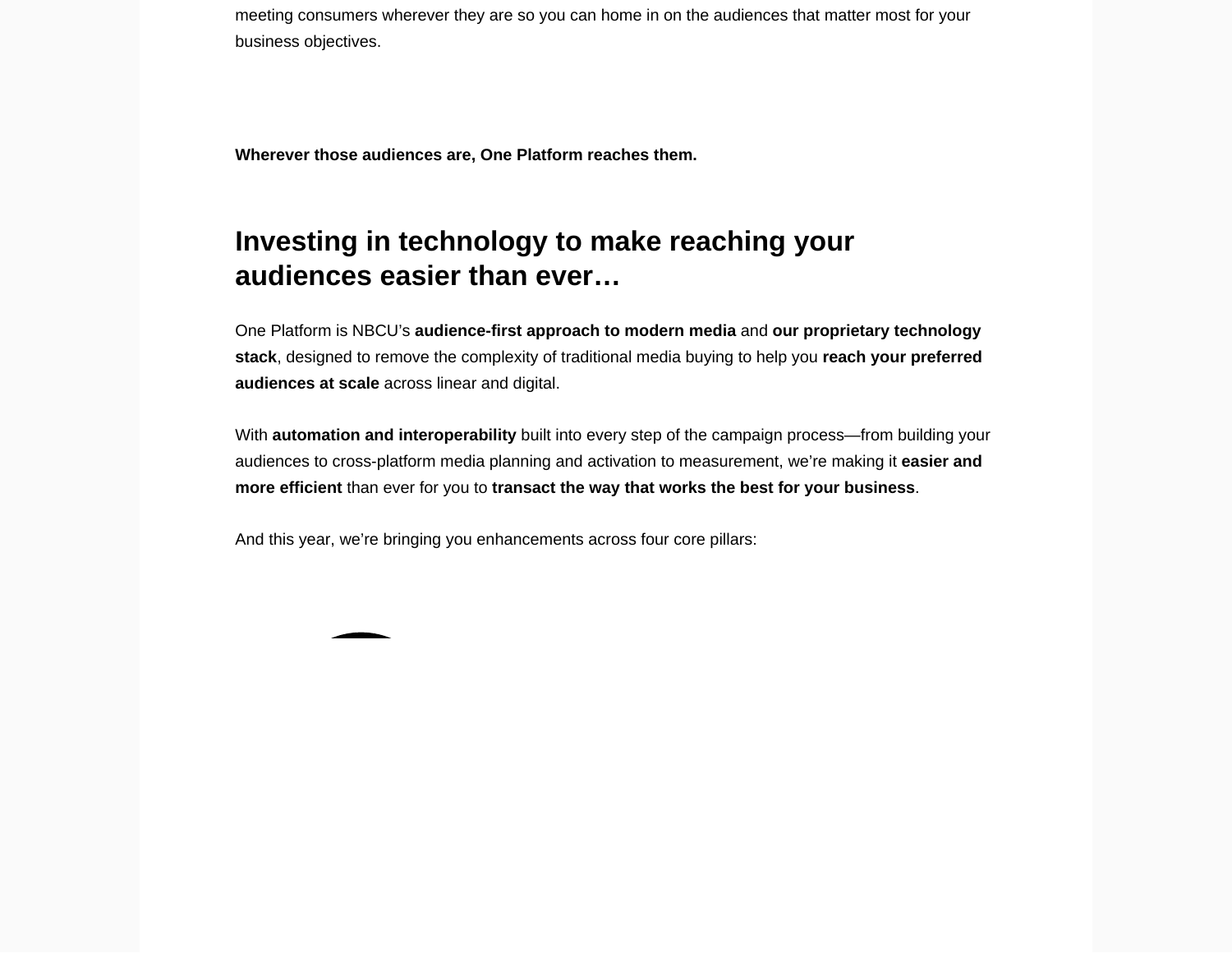

[Activation & Automation](https://together.nbcuni.com/advertising/oneplatform/#nav-activation)



[Ad Experience](https://together.nbcuni.com/advertising/oneplatform/#nav-ad)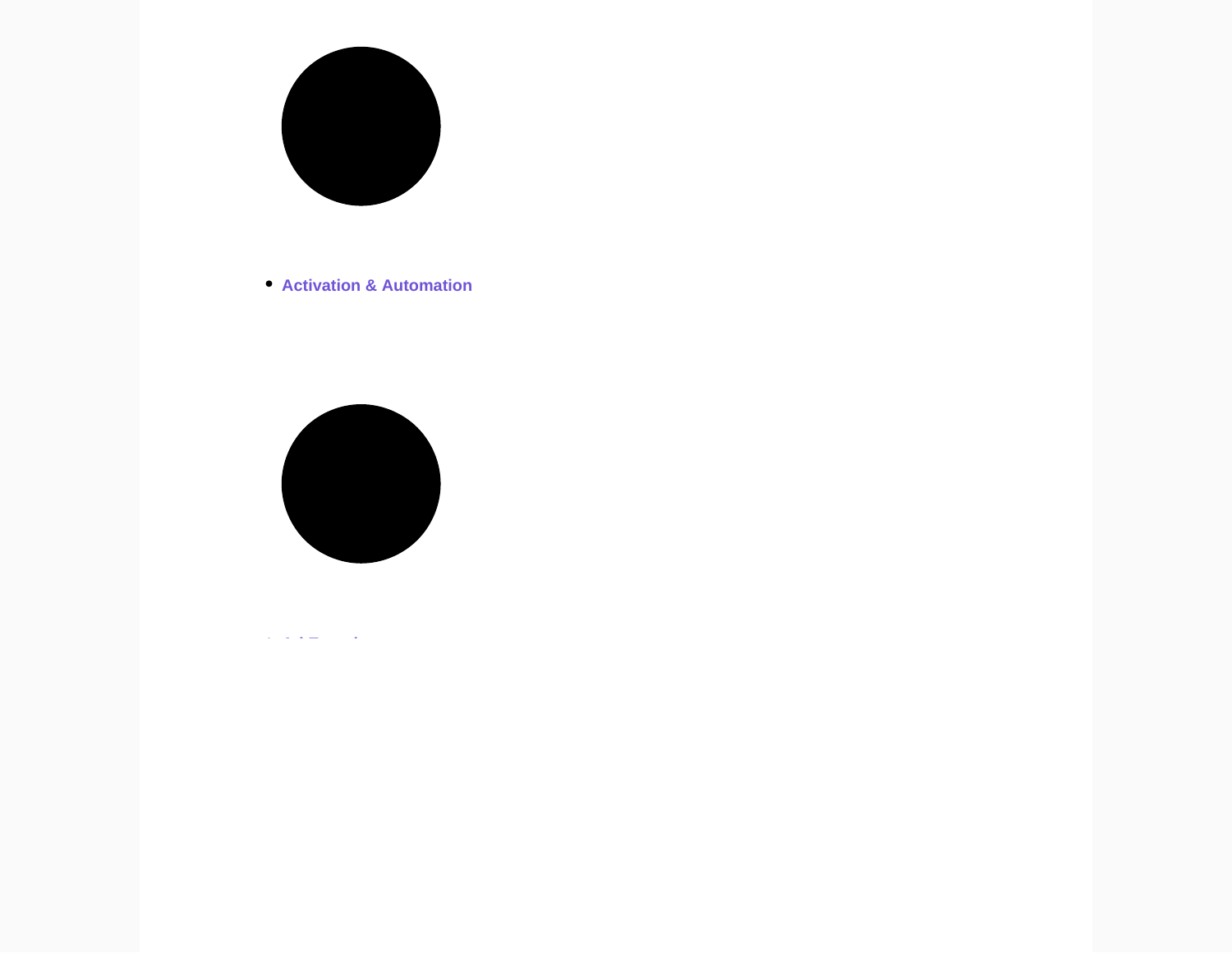

[Measurement](https://together.nbcuni.com/advertising/oneplatform/#nav-measurement)

#### Data & Identity

In the near future, identity fueled by first-party data will become the new currency, and we're building that future now. Last year, we announced the NBCU ID, and this year we're delivering on that and more, with [NBCUnified](https://together.nbcuni.com/advertising/oneplatform/nbcunified/), our enterprise data and identity platform that does exactly what the name implies: it unifies the vast first-party consumer data sets from across NBCU to enable best-in-class targeted and personalized consumer experiences. It's how we know who our consumers are, what they want, and how to best serve them, and it's supercharging the first step of your One Platform campaigns: your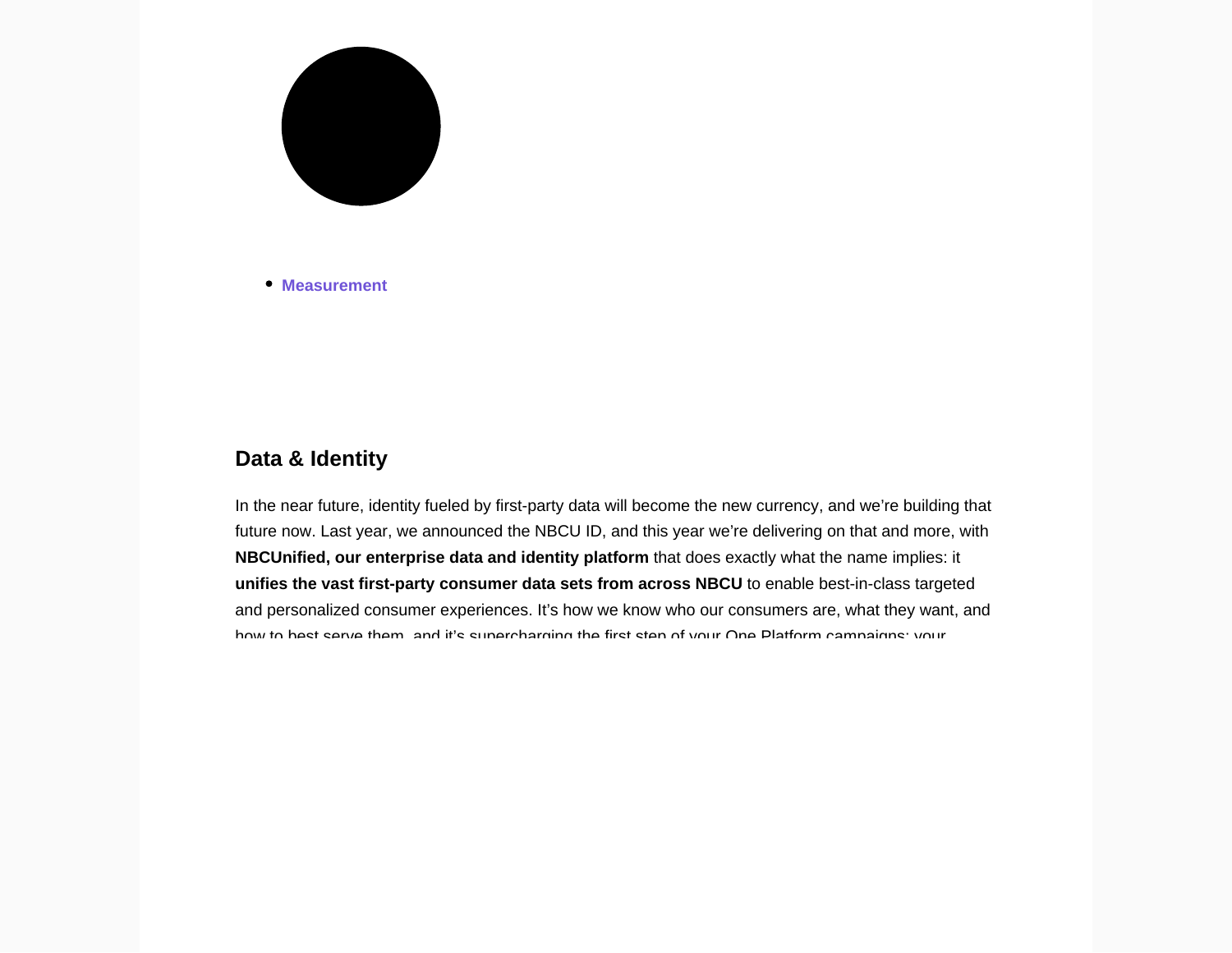- purchase data from across the NBCUniverse—answering the question, what do we know about the consumer?
- $\circ$  Partner Integrations  $-$  Interoperable integrations with critical technology partners, which will make our NBCU ID actionable so you can leverage NBCU IDs to plan, activate, and measure campaigns across One Platform
- For audience activation, you'll have multiple options:
	- Through NBCUnified Audiences , you'll be able to choose from a wide range of NBCU-sourced attributes and segments, all appended to NBCU IDs , available for activation through programmatic guaranteed buys as well as direct buys.
	- Through our NBCUnified Consumer Match offering, you'll be able to match your own first-party and third-party segments to our NBCU IDs.
	- You'll be able to combine NBCUnified Audiences and NBCUnified Consumer Match to build even bigger and smarter segments that meet your specific objectives.
- [NBCUnifiedw](https://together.nbcuni.com/advertising/oneplatform/nbcunified/)ill roll out in phases. Our first release launched in Q2 with 200 million unique person-level NBCU IDs mapped to 80 million households – and growing!

### Activation & Automation

Once you've established your audience, the next step is to activate, optimize, and deliver your campaign . Traditionally, you'd have to build linear and digital campaigns separately. But One Platform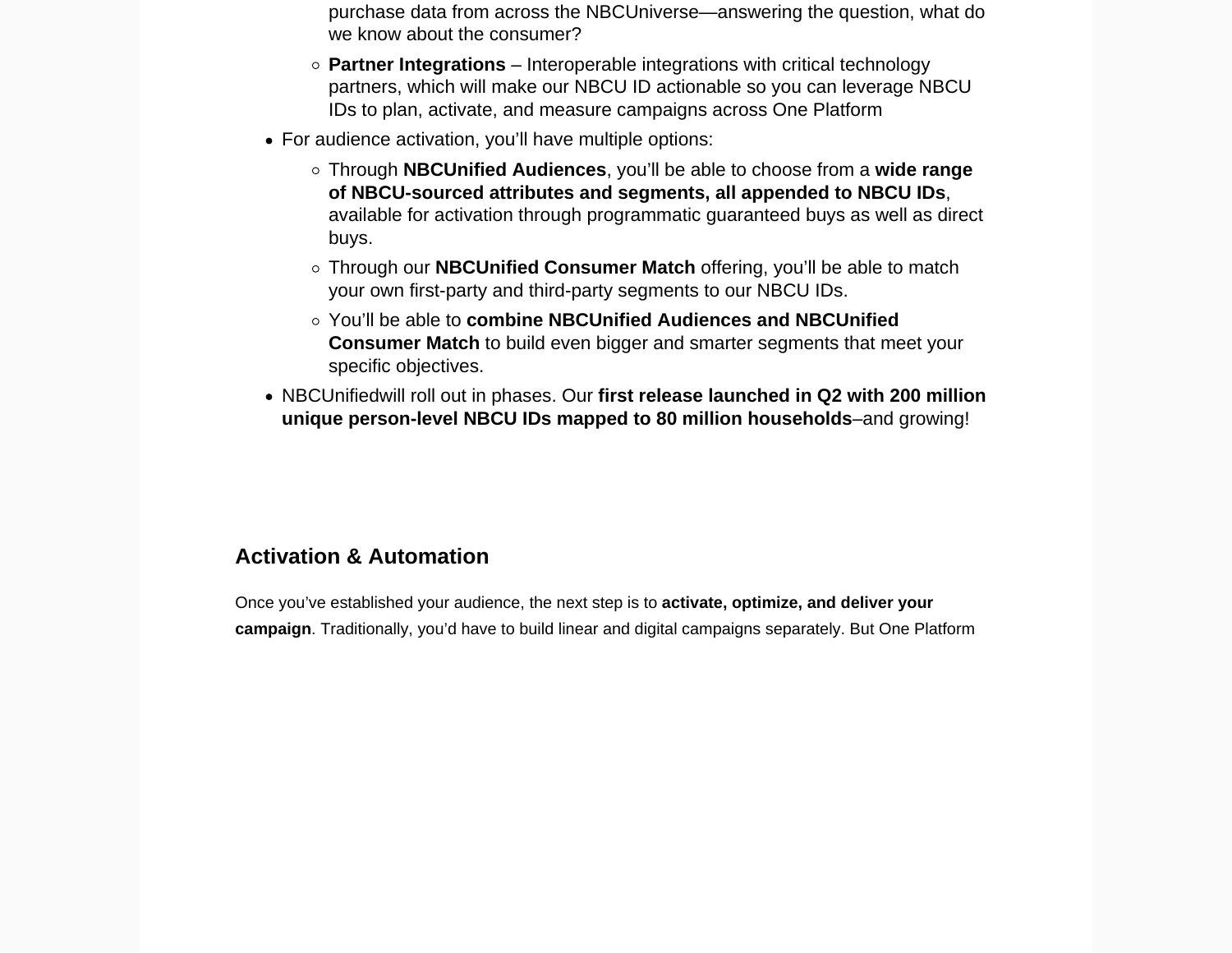- More scale in streaming With our new Peacock Audience Extension (Peacock AX) offering, we're bringing together the full power of our streaming footprint—including Peacock, our NBCU OneApp, and more—into one massive highfidelity, addressable pool , giving you access to unparalleled scale on a single plan at a single price .
- More scale across platforms We're integrating iSpot's household-level data set into our [AdSmart](https://together.nbcuni.com/advertising/oneplatform/adsmart/) advanced audience optimizer , which will enable you to activate cross-platform campaigns using iSpot viewership , a trusted data source already adopted by leading advertisers and agencies.
- More scale across programmers We're integrating NBCUnified with OpenAP's OpenID, making it even easier to plan and execute your advanced audiences across the entire premium media ecosystem .
- Full Peacock programmatic enablement After enabling programmatic guaranteed access to Peacock on-demand inventory in October 2021, we're now fully enabling Peacock programmatic buying in 2022. Specifically, we're:
	- Integrating Peacock with additional DSPs, including with Adobe, Amazon, Amobee, Beeswax, Samsung DSP, Viant, and Xandr
	- Launching Peacock private marketplace deals
	- $\circ$  Opening up programmatic access to Peacock linear channels and premium live events
- Cross-platform RFP automation Mediaocean's Prisma and Salesforce's Media Cloud are coming together, thanks to NBCU's APIs, enabling you to submit a single RFP across linear and digital , which will be automatically added into NBCU's One Platform proposal pipeline , increasing response time, and enabling faster, more efficient fulfillment.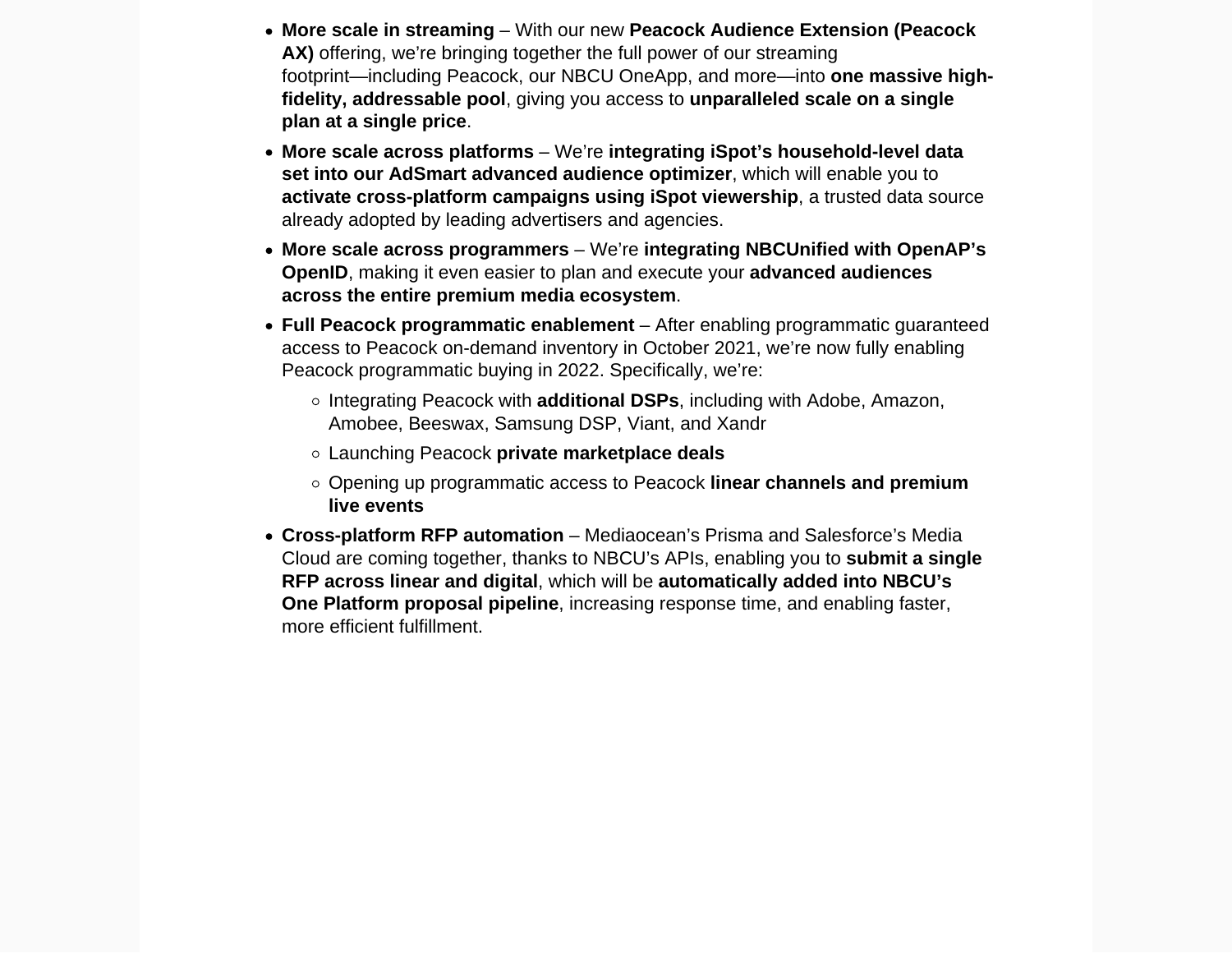And coming soon, [NBCU Checkout will be integrated into Comcast's global video platform](https://together.nbcuni.com/insights/news/creativity-technology-converge-at-one22/#comcast) – a major development for the future of content and commerce!

Expand to see what's new for 2022:

- Last year, we extended Contextual Intelligence to our streaming properties, with the introduction of brand alignment using the IAB Tech Lab's standardized content taxonomy. New this year, we're introducing a new brand suitability offering that leverages standards set by the Global Alliance for Responsible Media to automatically steer your brand away from specific episodes you want to avoid and toward specific episodes that reinforce your values .
- With our new [Harmonizer](https://together.nbcuni.com/insights/news/creativity-technology-converge-at-one22/#harmonizer) tool , we make it easy for you to take everything Peacock tells us about our viewers and their preferences to help determine which creative will resonate most.
- Sequential Storytelling will enable targeting of a precise set of customers, and through exposure data, present them with a compelling story of specifically designed custom creative to retain their interest down the entire purchase funnel.
- We're making it even easier for people to shop by integrating NBCU Checkout into Comcast's global video platform .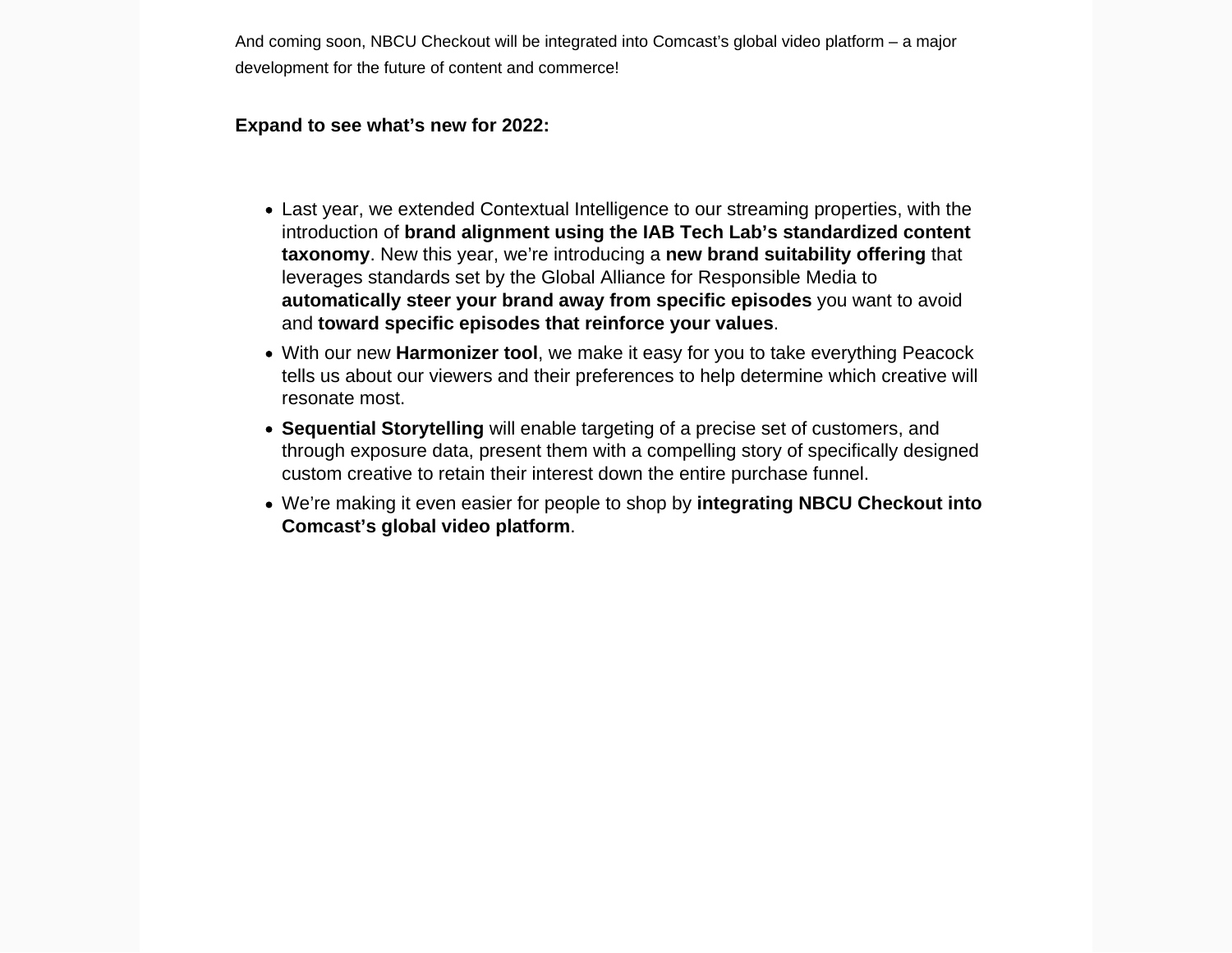, and introduced the first-ever comprehensive measurement framework . In 2022, we're officially rolling out our NBCU Certified Measurement Partner Program , the first of its kind from a major media company.

Expand to see what's new for 2022:

- In January, we announced iSpot as our first certified partner for audience measurement . And in this year's Upfront, we'll offer iSpot as an alternative currency for your cross-platform advanced audience buys, enabling precise measurement of your ads across all screens.
- On March 22, we announced certification of seven additional partners for audience measurement and audience verification, as well as the launch of our [measurement certification website](https://together.nbcuni.com/nbcu-certified-measurement-partner-program) , a first for a major media company, where you can learn more about our measurement framework, keep up to date with our certified partners, gain visibility into our rigorous evaluation criteria, and even apply for certification.
- In Q3 and Q4, we'll roll out certifications across brand measurement, sales impact measurement, and multi-touch attribution .
- We're continuing to work with individual partners, including our first agency partner, OMG, to integrate with the NBCU Audience Insights Hub to enable selfservice measurement capabilities.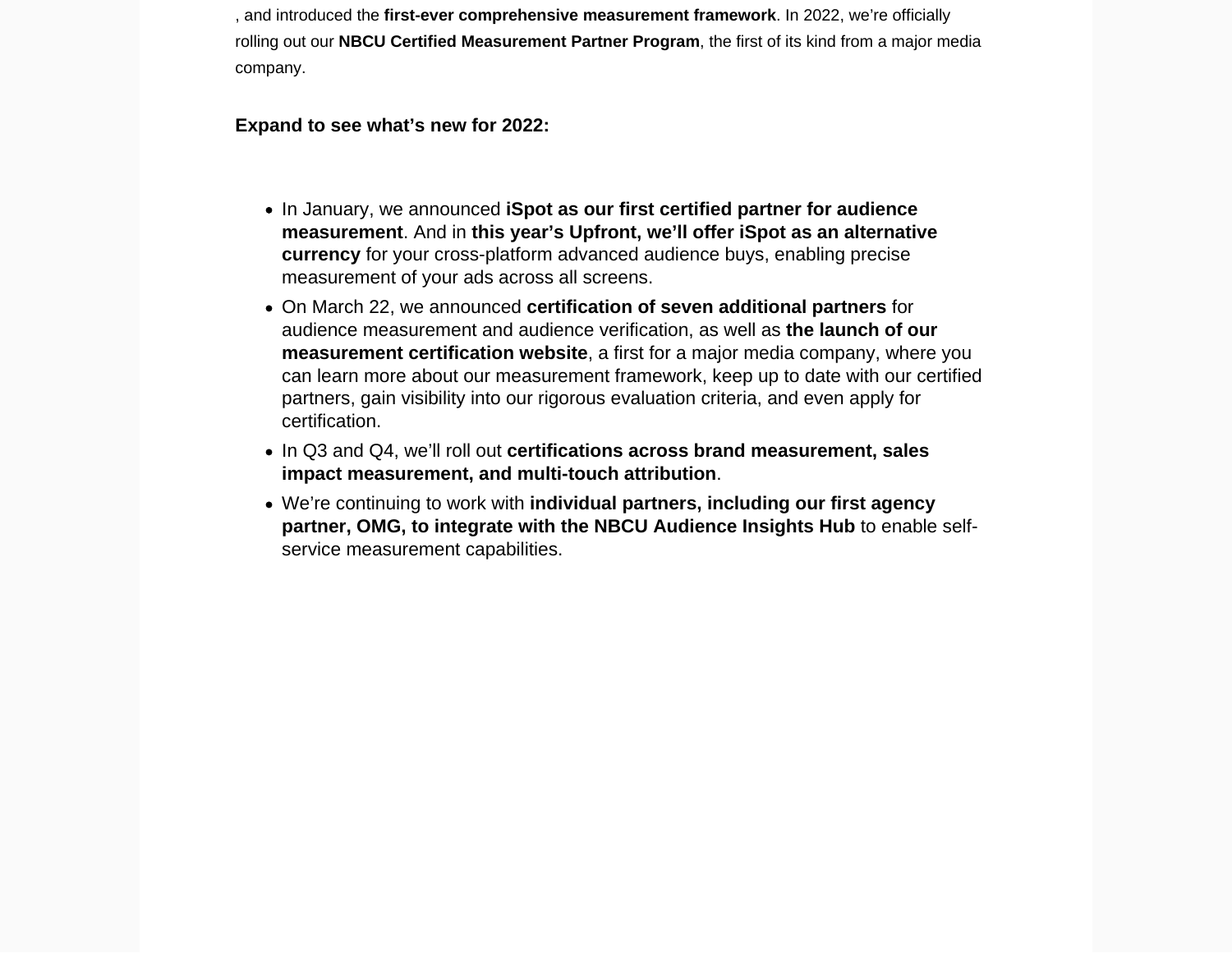

ä.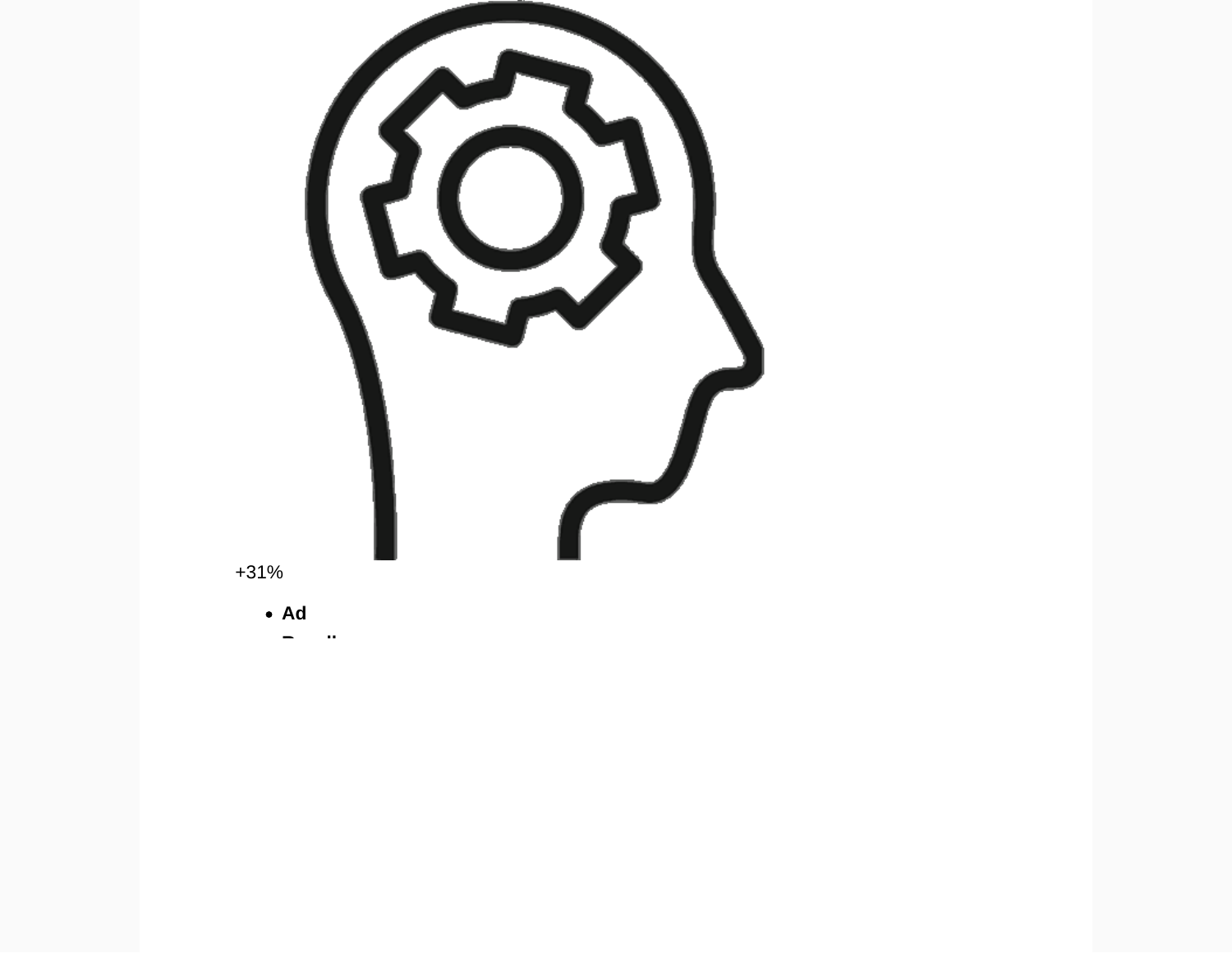

**Favorability**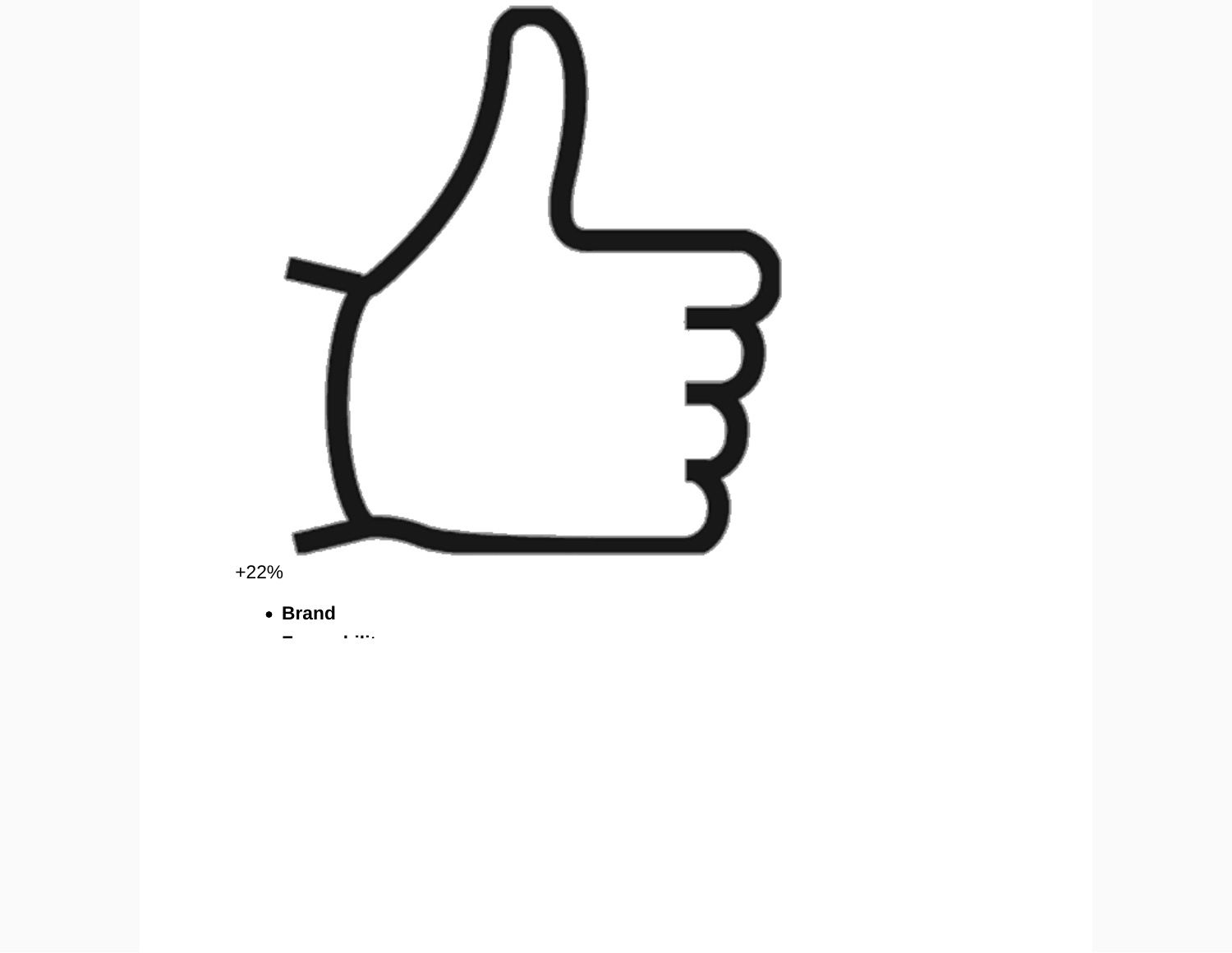

+23%

**Purchase**

**Intent**